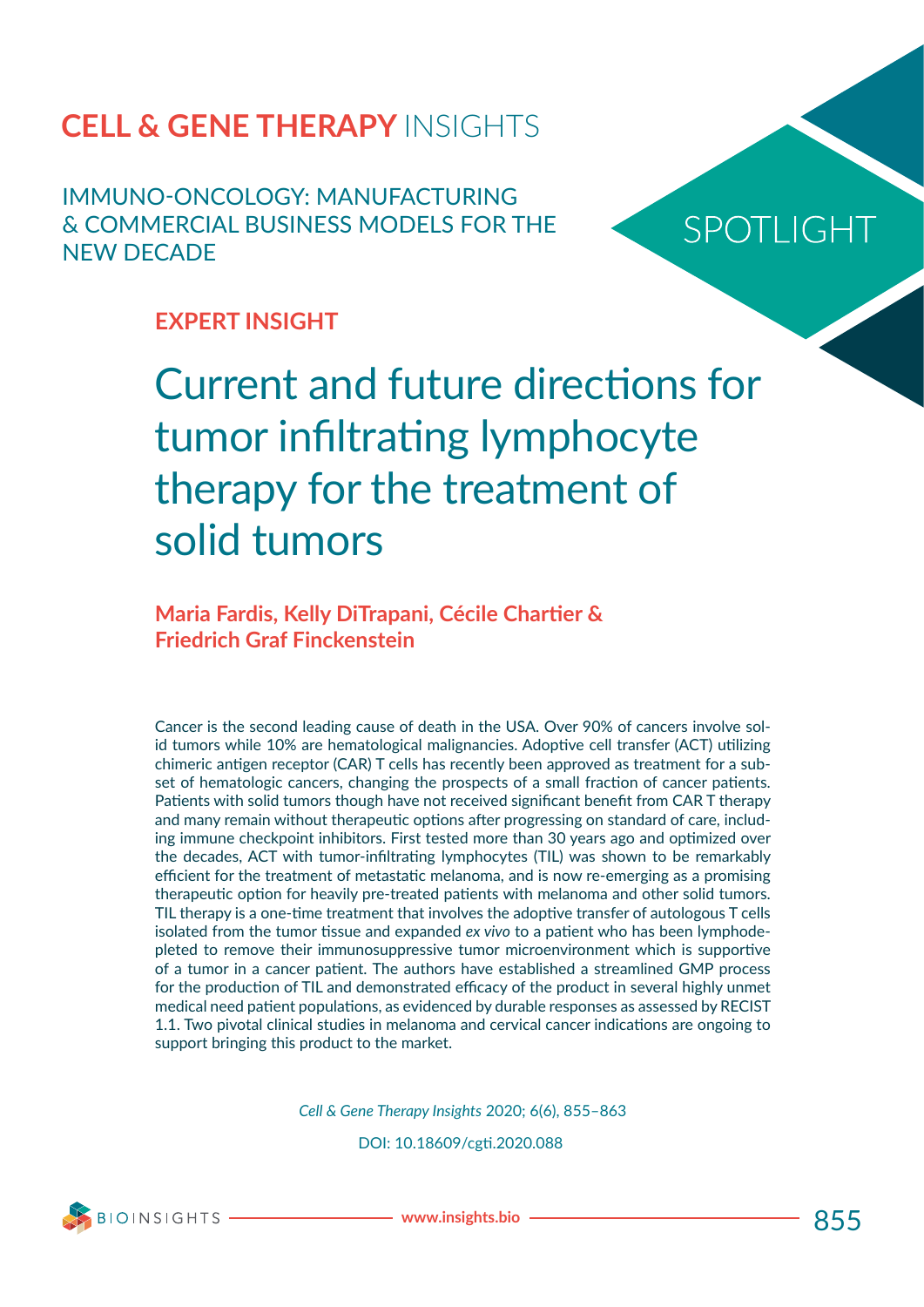Immunotherapy represents a potentially life-saving option in the treatment of patients with cancer. Because of the enhanced understanding over the past three decades of the adaptive immune system, as well as of immunologic signaling and immunosuppressive pathways in cancer, immunotherapy has emerged as a major focus of cancer research and a novel treatment option. However, currently approved immunotherapy drugs work through mechanisms that are not tumor specific and can lead to immune related organ toxicity that can limit benefit for patients **[1]**. In addition, various mechanisms can drive both primary and acquired resistance to currently available immunotherapeutics in a meaningful proportion of patients **[2]**. Despite novel advances geared at taking off the brakes on immune responses to tumors, treatment options remain limited for patients who cannot tolerate, do not initially respond, or develop resistance to currently approved immune checkpoint inhibitors.

As part of normal immune response, TIL migrate to the tumor site after circulating in blood and through recognition of chemokines produced by the tumor, penetrate the tumor stroma and engage in tumor cell killing. Cancer prevails in cases where the tumor microenvironment overpowers the immune response **[3–6]**.

ACT utilizing autologous TIL is building on this tumor specific physiological immune response mechanism and has demonstrated the potential for durable complete responses in immunogenic tumors such as melanoma, in studies conducted at the National Cancer Institute (NCI) and other institutions globally **[7]**. Responses are demonstrated even in heavily pretreated patients irrespective of prior therapy, including checkpoint inhibitors **[8– 11]**. The encouraging results of TIL therapy in melanoma have led to further exploration of ACT with TIL as a treatment option for multiple additional cancer indications **[12,13]**.

The principle behind TIL therapy is to amplify and rejuvenate the cancer patient's immune system thereby enabling it to eliminate

tumor cells. To translate the approach in a commercially viable product, the authors initially focused on optimizing the manufacturing process. The original process from NCI required approximately 6 weeks-for completion. A new manufacturing process for TIL was developed lasting only 22 days and called Generation 2 (Gen 2). The authors' Gen 2 manufacturing process is robust with well over 90% success rate in >300 patients treated to date. This product is investigated in two pivotal programs for melanoma and cervical cancers, with intent to commercialize the Gen 2 manufacturing product in the USA subsequent to submission of a BLA to the FDA.

#### TIL MANUFACTURING PROCESS

TIL manufacturing starts with the surgical resection of a tumor. The resected tumor is shipped to the central manufacturing facility where it is fragmented and placed in media. Upon placement of tumor fragments in the presence of IL-2, the TIL egress from the tumor while expanding in media. After completion of expansion, approximately  $10^9 - 10^{11}$ cells are produced and harvested. The TIL cells are washed, placed in media in the infusion bags and cryopreserved **(Figure 1)**.

#### TIL ADMINISTRATION TO PATIENT

Subsequent to TIL product manufacturing, the TIL which may recognize multiple patient-specific antigens expressed by the tumor, are now available in great numbers and with restored functionality. In preparation for the therapeutic TIL infusion, the patient receives non-myeloablative lymphodepletion (NMA-LD) with cyclophosphamide (60 mg/kg, IV x 2 doses) and fludarabine  $(25 \text{ mg/m}^2 \text{ x } 5 \text{ doses})$  to eliminate potentially suppressive immune cells which support the tumor and to maximize engraftment and potency of TIL therapy through homeostatic proliferation **[14]**. The patient is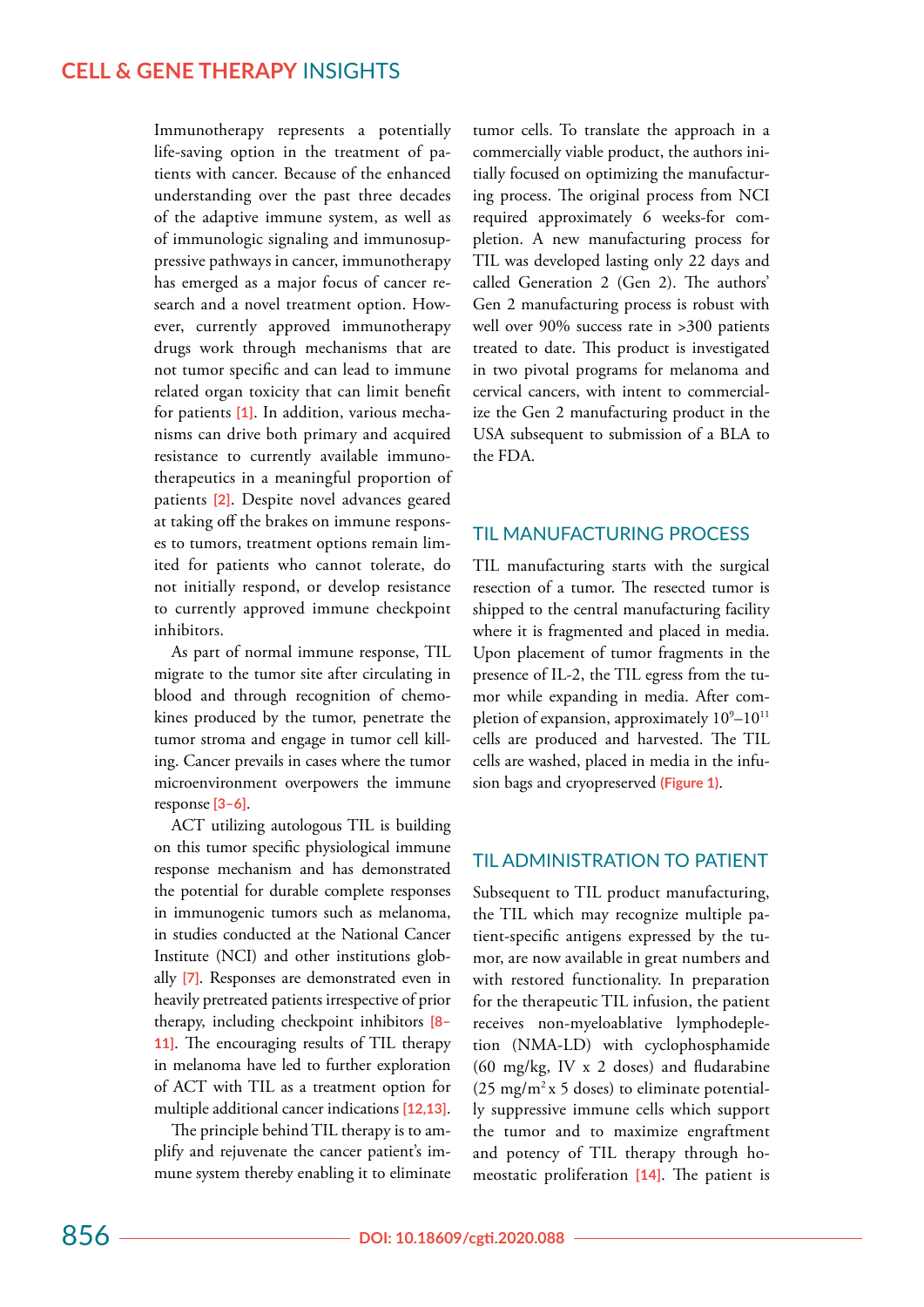then infused with their expanded therapeutic TIL (lifileucel [LN-144] or LN-145) and subsequently receives up to 6 doses of IL-2 (600,000 IU/kg) to promote activation, proliferation, and anti-tumor cytolytic activity of TIL **(Figure 1)**.

The IL-2 is administered to allow for TIL to survive and expand *in vivo*. IL-2 administration is limited to up to 6 doses given over approximately three days, which compared to therapeutic IL-2 is significantly sub-therapeutic by dose and duration of administration which is limited to approximately 3 days.

Iovance's 22-day Gen 2 expansion protocol demonstrated significant improvement over classical methods of generating TIL which involve multiple ex-vivo incubation steps to yield a noncryopreserved, infusion product. The Gen 2 TIL manufacturing process abbreviates the *ex vivo* culture duration to 22 days, is suitable for centralized manufacturing and yields a cryopreserved TIL infusion product that brings convenience in scheduling, logistics, and delivery to clinical sites at commercial scale **[15]**. The release criteria have been well defined and observed for each patient. The Iovance TIL therapy administration process has been implemented globally in multiple institutions offering broad access for melanoma and cervical patient populations in multiple geographic locations.

## MECHANISM OF ACTION

Mechanistically, the reinfused TIL circulate in the blood until they detect the tumor in the vicinity due to chemokines produced by the tumor. The TIL then depart the capillaries and migrate to the site of tumor **(Figure 2).** Upon arrival at the tumor, the TIL recognize tumor antigen peptides presented by MHC molecules on the surface of the tumor cells via their T cell receptors. Upon tumor antigen recognition, the TIL get activated and secrete perforin, a pore-forming protein. The newly formed pores allow for the delivery of granzyme, a pro-apoptotic protease which is also released by the activated TIL and causes lysis of the targeted cancer cell. The infused TIL

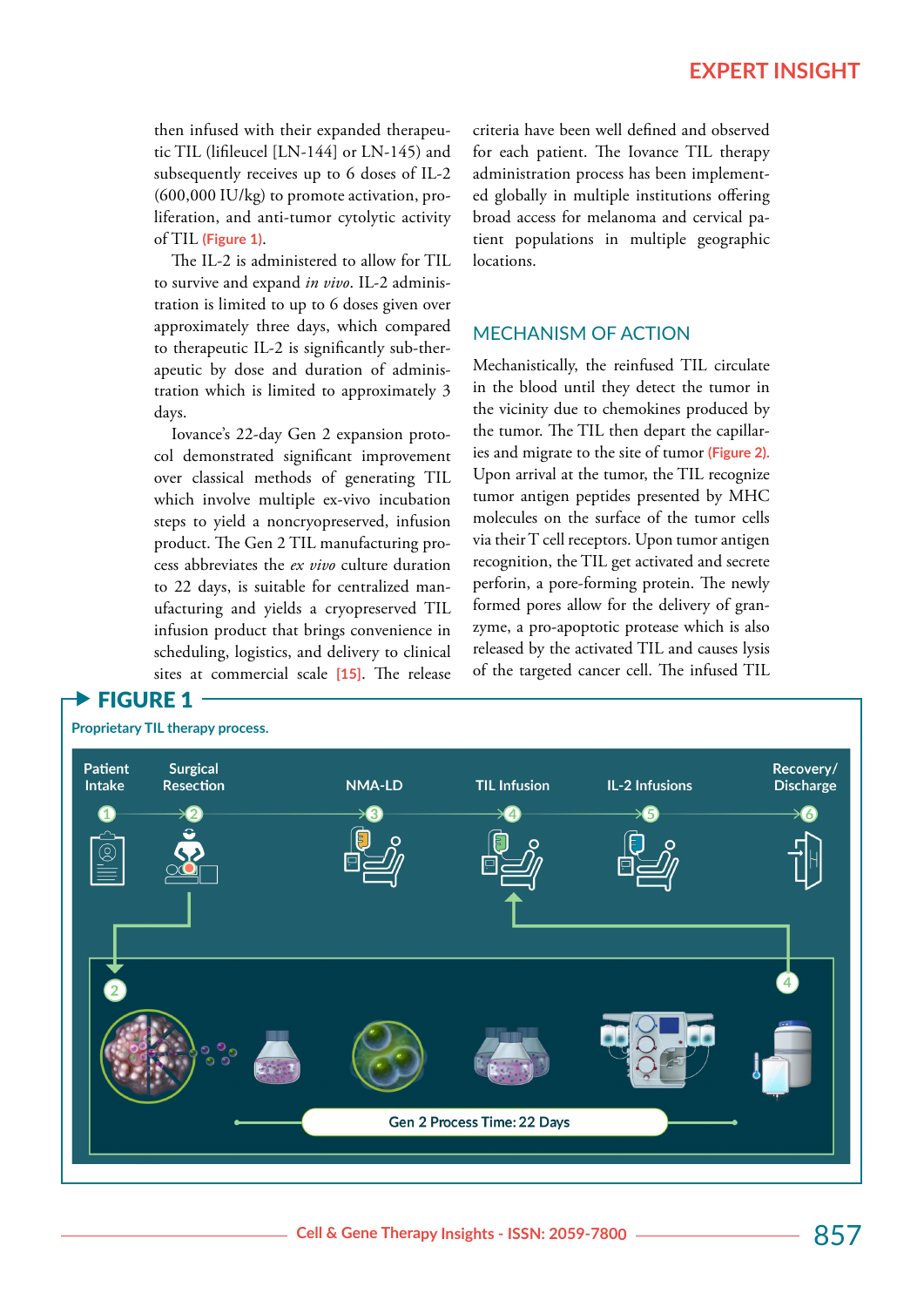

thus mediate regression of tumors by direct cell kill but may also induce cytokine-mediated tumor cell killing **[16,17]**.

TIL have clear advantage in treatment of solid tumors due to multiple differentiating factors:

- **1.** Tumor recognition: TIL therapy is autologous, targeted, and enriched for tumor-specific T cells because the TIL were isolated from the site of tumor, where they have previously experienced the tumorspecific antigens **[18]**;
- **2.** Personalized: in solid tumors a single common target neoantigen has not been identified to date. In absence of such a target, TIL therapy relies on the recognition of patient specific tumor peptide antigens by the correct T cells;
- **3.** Polyclonal: the mutational load is high in solid tumors when compared to hematologic malignancies. The polyclonality of TIL that can recognize an array of different tumor antigens best addresses this high mutational diversity. This is a significant strength of TIL as a

therapeutic option, and possibly is why TIL is able to generate clinical response in diseases with high mutational load such as melanoma **[19]**;

- **4.** Neoantigen-specific: the spectrum of neoantigens that need targeting to drive an antitumor response is unknown and highly specific to each patient. Per design, the TIL process ensures the inclusion of neoantigen-specific T cell clones without prior knowledge of the number or identity of those neoantigens;
- **5.** Clinical efficacy: ultimately, clinical data from clinical trials in melanoma and cervical cancer clearly indicate the effectiveness of the polyclonal T cell.

## CLINICAL TRIALS

A total of four company sponsored studies in locally advanced, recurrent or metastatic cancers including melanoma, cervical cancer, head and neck, and non-small cell lung cancer are currently being conducted **(Table 1)**.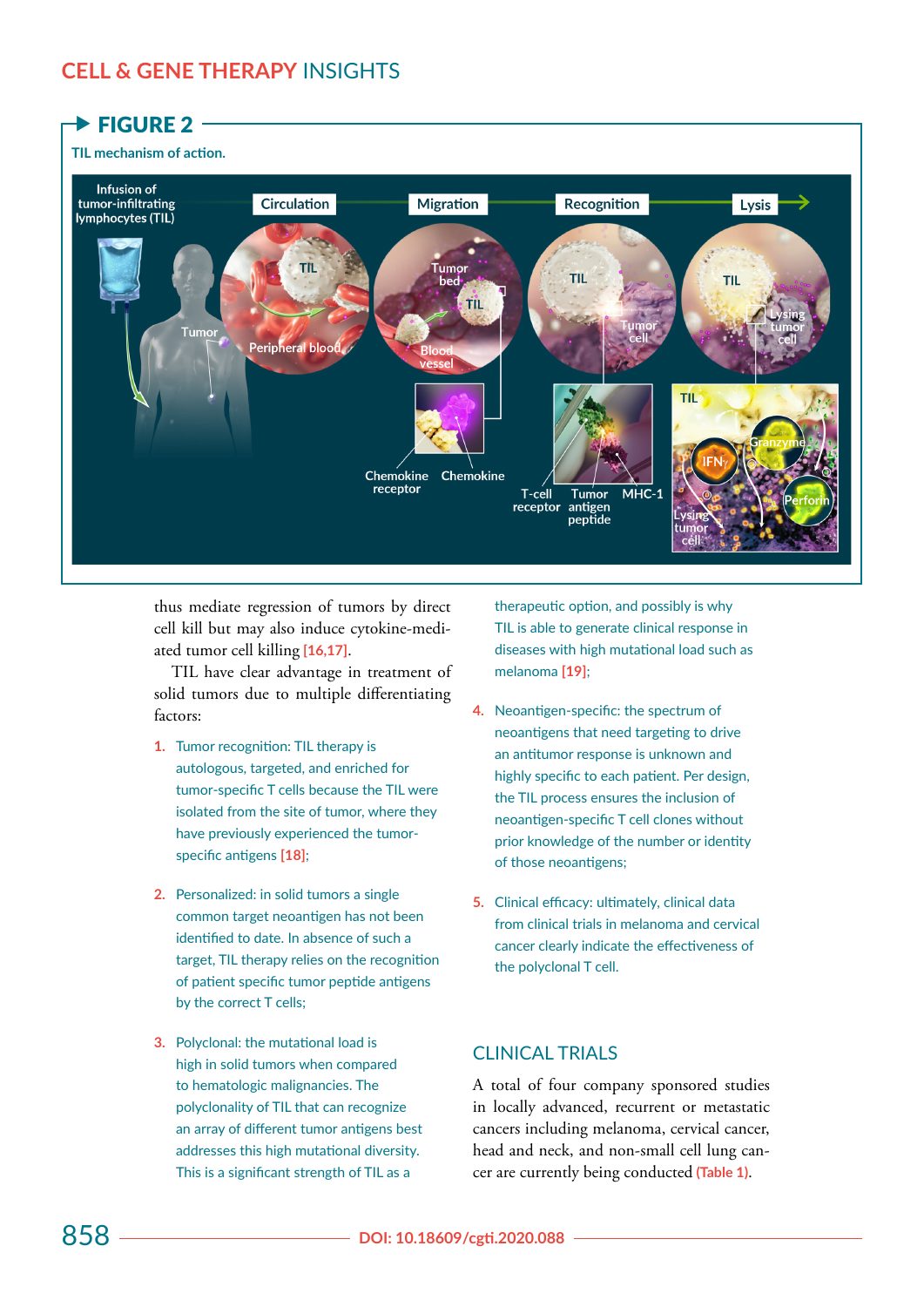## **TABLE 1**

**Current clinical pipeline and select collaboration studies.** 

|                                                                          | <b>Regimen</b>                                                                                                      | <b>Trial</b> | <b>Indication</b>                                                                                 | N         | Partner                                           | Phase 1 | Phase 2 | <b>Pivotal</b> |
|--------------------------------------------------------------------------|---------------------------------------------------------------------------------------------------------------------|--------------|---------------------------------------------------------------------------------------------------|-----------|---------------------------------------------------|---------|---------|----------------|
| Company<br>sponsored<br>studies                                          | Lifleucel                                                                                                           | $C-144-01$   | Melanoma                                                                                          | 178       | $\overline{\phantom{a}}$                          |         |         |                |
|                                                                          | $LN-145$                                                                                                            | $C-145-04$   | <b>Cervical cancer</b>                                                                            | 138       | $\equiv$                                          |         |         |                |
|                                                                          | LN-145/<br>LN-145-S1                                                                                                | $C-145-03$   | Head and neck<br>cancer                                                                           | 55        | $\overline{\phantom{a}}$                          |         |         |                |
|                                                                          | Lifleucel +<br>pembrolizumab<br>LN-145-S1<br>$LN-145 +$<br>pembrolizumab<br>$LN-145 +$<br>pembrolizumab<br>$LN-145$ | IOV-COM-202  | <b>Melanoma</b><br><b>Melanoma</b><br>Head and neck<br>Non-small-cell lung<br>Non-small-cell lung | ~175      |                                                   |         |         |                |
| Select in-<br>vestigator<br>sponsored<br>proof-of-<br>concept<br>studies | <b>MDATIL</b>                                                                                                       | NCT03610490  | Ovarian, colorectal,<br>pancreatic                                                                | $~1 - 54$ | <b>MD</b><br>Anderson<br>Cancer<br><b>Network</b> |         |         |                |
|                                                                          | LN-145                                                                                                              | NCT03449108  | Ovarian, sarcoma                                                                                  | ~1.54     | <b>MD</b><br>Anderson<br>Cancer<br><b>Network</b> |         |         |                |

### C-144-01 METASTATIC MELANOMA

Melanoma represents 5.5% of all new cancer cases with over 96,000 new cases and 7,000 deaths in the USA. Rates for new melanoma cases are still rising **[20]**. Major advances in the treatment of advanced melanoma have been made with the integration of immune checkpoint inhibitors and targeted therapies into clinical practice. However, treatment options for patients with advanced melanoma who have progressed on or after these therapies are limited, with chemotherapy expected to offer objective response rates (ORR) between 4% and 10% **[21,22]**.

C-144-01 (NCT02360579) is a multi-cohort, Phase 2 clinical trial evaluating the safety and efficacy of lifileucel in patients that have been diagnosed with unresectable or metastatic Stage IIIc or IV melanoma. Patients must have received at least one prior treatment with systemic therapy including an immune checkpoint inhibitor, and if BRAF mutation positive, a BRAF inhibitor or BRAF inhibitor in combination with MEK inhibitor. Initial data from 66 patients in Cohort 2 showed a 36.4% objective response rate (ORR) by investigator and median

duration of response (DOR) not reached at 18.7 months of median study follow up in the full cohort **(Table 2)**. Adverse events (AEs) were generally consistent with the underlying advanced disease and the known profiles of the lymphodepletion chemotherapy and IL-2 regimens **(Table 3) [9]**.

In a sub-group analysis of 42 patients who were primary refractory to Anti-PD-1 (defined as best overall response of progressive disease to the earliest anti-PD-1 treatment), the ORR was 40.5%, comparable to the overall cohort. AEs in the primary refractory subgroup are consistent with prior reports on the full Cohort 2 analysis set **[10]**.

# TABLE  $2 -$

#### **C-144-01 cohort 2 efficacy outcomes.**

| <b>Response</b>                                       | Patients, $N = 66$ n $(\%)$ |  |  |  |
|-------------------------------------------------------|-----------------------------|--|--|--|
| Objective response rate                               | 24 (36.4)                   |  |  |  |
| - Complete response                                   | 2(3.0)                      |  |  |  |
| - Partial response                                    | 22(33.3)                    |  |  |  |
| Stable disease                                        | 29 (43.9)                   |  |  |  |
| <b>Progressive disease</b>                            | 9(13.6)                     |  |  |  |
| Non-evaluable <sup>t</sup>                            | 4(6.1)                      |  |  |  |
| Disease control rate                                  | 53 (80.3)                   |  |  |  |
| <b>Median duration of response</b>                    | Not reached                 |  |  |  |
| Min, max                                              | $2.2, 26.9+$                |  |  |  |
| <sup>†</sup> NE due to not reaching first assessment. |                             |  |  |  |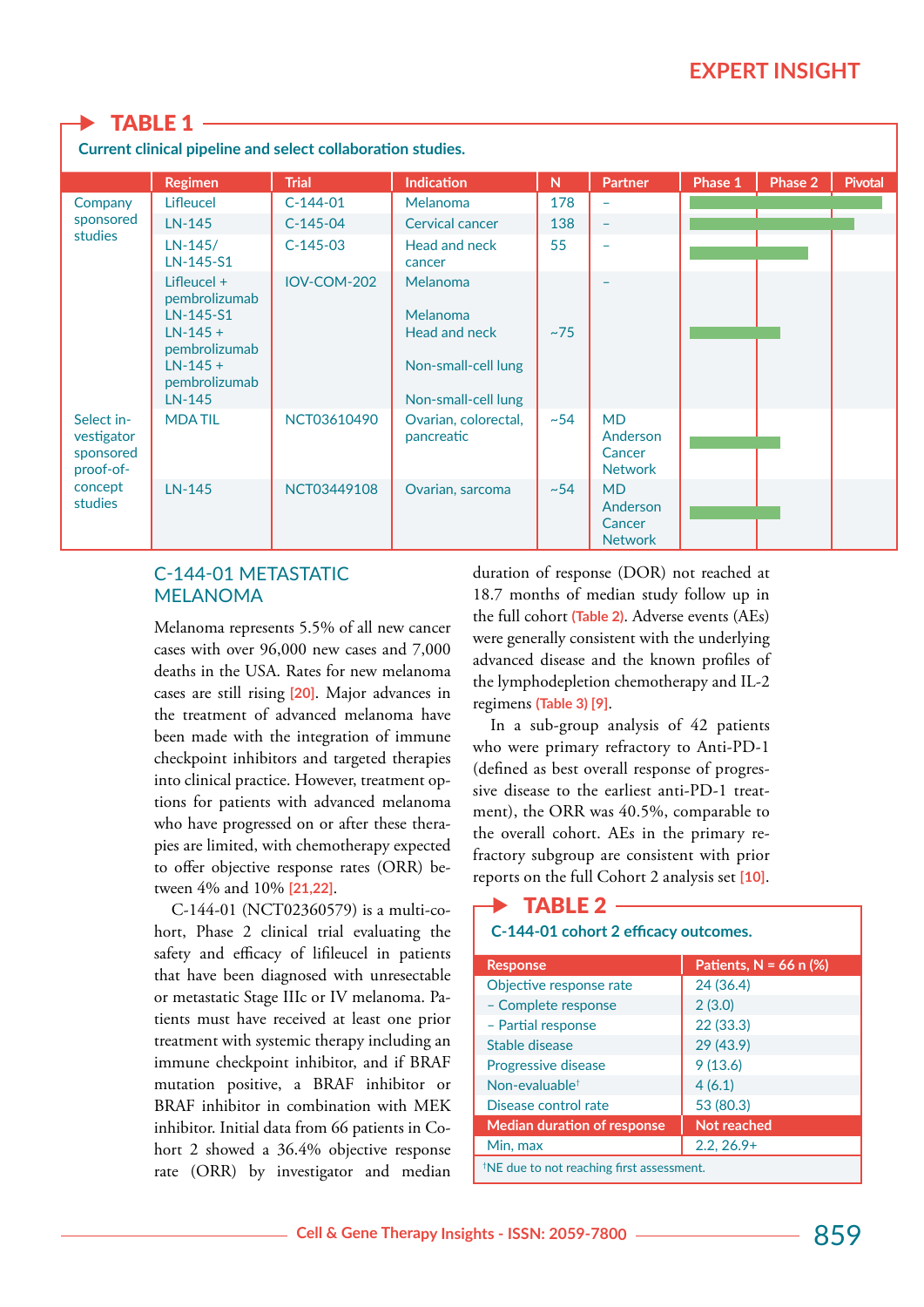TABLE 3

**C-144-01 Cohort 2 treatment-emergent adverse events occurring in ≥20% of patients.**

| Preferred term, n (%)                                                         | Cohort 2<br>$(N=66)$ |           |                     |  |
|-------------------------------------------------------------------------------|----------------------|-----------|---------------------|--|
|                                                                               | Any grade            | Grade 3/4 | Grade 5             |  |
| Number of patients reporting at least one treatment-emergent<br>adverse event | 66 (100)             | 64 (97)   | $2(3)$ <sup>+</sup> |  |
| Thrombocytopenia                                                              | 59 (89.4)            | 54 (81.8) | $\Omega$            |  |
| <b>Chills</b>                                                                 | 53 (80.3)            | 4(6.1)    | 0                   |  |
| Anemia                                                                        | 45 (68.2)            | 37(56.1)  | 0                   |  |
| Pyrexia                                                                       | 39(59.1)             | 11(16.7)  | 0                   |  |
| Neutropenia                                                                   | 37(56.1)             | 26(39.4)  | 0                   |  |
| Febrile neutropenia                                                           | 36(54.5)             | 36(54.5)  | 0                   |  |
| Hypophosphatemia                                                              | 30(45.5)             | 23 (34.8) | 0                   |  |
| Leukopenia                                                                    | 28(42.4)             | 23(34.8)  | 0                   |  |
| Fatigue                                                                       | 26(39.4)             | 1(1.5)    | 0                   |  |
| <b>Hypotension</b>                                                            | 24(36.4)             | 7(10.6)   | 0                   |  |
| Lymphopenia                                                                   | 23(34.8)             | 21(31.8)  | 0                   |  |
| <b>Tachycardia</b>                                                            | 23(34.8)             | 1(1.5)    | 0                   |  |

†One death was due to intra-abdominal hemorrhage considered possibly related to TIL and one was due to acute respiratory failure assessed as not related to TIL per investigator assessment.

Patients with multiple events for a given preferred term are counted only once using the maximum grade under each preferred term. Treatment-emergent adverse events refer to all AEs starting on or after the first dose date of TIL up to 30 days.

> Treatment options are particularly limited for these patients given that 40–65% of all metastatic melanoma patients are primary refractory to initial immune checkpoint inhibitor therapy **[23]**.

> An important consideration is the relative safety associated with TIL therapy. This onetime autologous treatment involves a product individually derived for each patient, it is not selected for the recognition of shared antigens that would be expressed in normal tissues, and is specific to the tumor neoantigens, reducing the risk for autoimmune toxicity. In addition, the TIL mechanism of action does not rely on engineered receptors

## **TABLE 4**  $\cdot$

#### **C-145-04 efficacy outcomes.**

| <b>Response</b>                    | Patients, $N = 27$ n(%) |
|------------------------------------|-------------------------|
| Objective response rate            | 12 (44.4)               |
| Complete response                  | 3(11.1)                 |
| Partial response                   | 9(33.3)                 |
| Stable disease                     | 11 (40.7)               |
| Progressive disease                | 4(14.8)                 |
| Non-evaluable                      | ∩                       |
| Disease control rate               | 23 (85.2)               |
| <b>Median duration of response</b> | Not reached             |
| Min, max (range)                   | $2.6 + 0.2 +$           |

but maintains some physiologic control and avoids hyperactivation that may be responsible for complications from CAR-T cell therapy such as cytokine release syndrome or neurotoxicity. TIL therefore offers a differentiated safety profile compared to CAR-T products or immune checkpoint inhibitors and confirms the differentiation discussed above.

C-144-01 is the first study to demonstrate the scalability and reproducibility of a centrally manufactured frozen TIL product. Cohort 4 of the study  $(N=75)$  is the pivotal cohort in support of registration of lifileucel in post- anti-PD-1 melanoma patients. Enrollment in Cohort 4 completed in Jan 2020, in approximately 8 months, well in advance of the expected enrollment target possibly indicating the unmet need in this patient population.

### **C-145-04 metastatic or persistent cervical carcinoma**

Cervical cancer is a leading cause of cancer-related death in women with over 12,000 new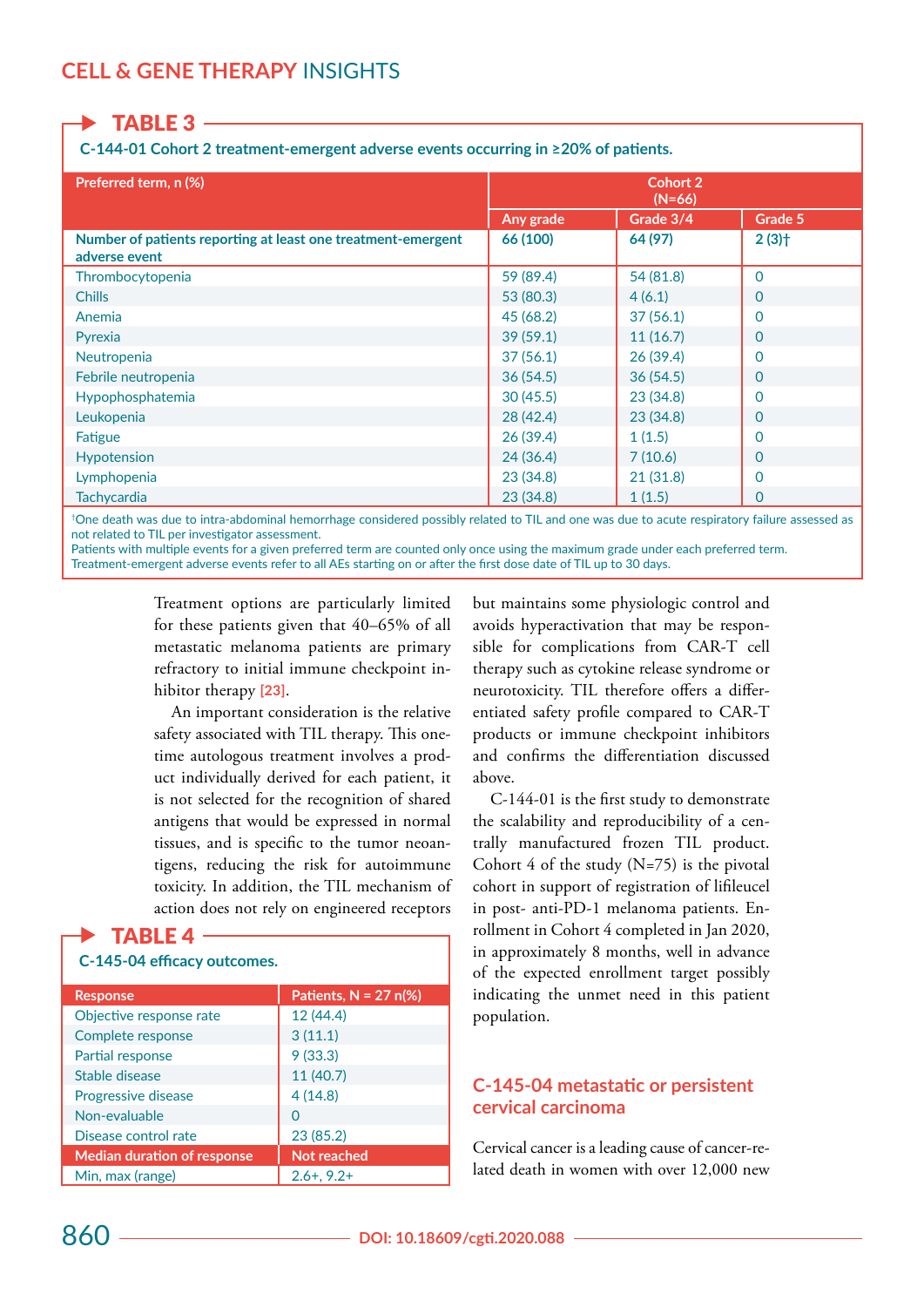## TABLE 5

**C-145-04 treatment emergent adverse events.**

| Preferred term, n (%)                                                     | Cohort 2<br>$(N=27)$ |              |          |  |
|---------------------------------------------------------------------------|----------------------|--------------|----------|--|
|                                                                           | Any grade            | Grade 3/4    | Grade 5  |  |
| Number of patients reporting at<br>least one treatment-emergent<br>$AE^+$ | 27 (100)             | 26(96.3)     | 0        |  |
| <b>Chills</b>                                                             | 21(77.8)             | $\Omega$     | 0        |  |
| Anemia                                                                    | 15(55.6)             | 15(55.6)     | 0        |  |
| <b>Diarrhea</b>                                                           | 14 (51.9)            | 2(7.4)       | 0        |  |
| Pyrexia                                                                   | 14 (51.9)            | 1(3.7)       | O        |  |
| Thrombocytopenia                                                          | 14 (51.9)            | 12(44.4)     | 0        |  |
| Neutropenia                                                               | 11 (40.7)            | 8(29.6)      | 0        |  |
| <b>Vomiting</b>                                                           | 11 (40.7)            | 1(3.7)       | 0        |  |
| <b>Hypotension</b>                                                        | 10 (37.0)            | 4(14.8)      | 0        |  |
| <b>Dyspnea</b>                                                            | 9(33.3)              | 1(3.7)       | 0        |  |
| Febrile neutropenia                                                       | 9(33.3)              | 8(29.6)      | $\Omega$ |  |
| Hypoxia                                                                   | 9(33.3)              | 3(11.1)      | 0        |  |
| Leukopenia                                                                | 9(33.3)              | 6(22.2)      | 0        |  |
| Hypomagnesemia                                                            | 8(29.6)              | 0            | 0        |  |
| Sinus tachycardia                                                         | 8(29.6)              | $\mathbf{0}$ | 0        |  |

†Treatment-emergent adverse events refer to all AEs starting on or after the first dose date of TIL up to 30 days. Patients with multiple events for a given preferred term are counted only once using the maximum grade under each preferred term. Safety terms which describe the same medical condition were combined.

cases and 4,000 deaths in the USA alone **[24]**. Most patients are young and survival rates are poor. Objective response rates (ORR) for second-line therapies in the metastatic setting, are between 4 and 14% for chemotherapy and recently approved immunotherapy, pembrolizumab **[25]**.

C-145-04 (NCT03108495) is a multi-cohort, Phase 2 clinical trial, enrolling patients with recurrent, metastatic or persistent cervical carcinoma which have exhausted the therapeutic options with surgery and/or (chemo) radiation, as well as palliative chemotherapy administered in the metastatic setting. The clinical trial is designed to determine if this investigational TIL therapy (LN-145) is safe and effective for the treatment of recurrent, metastatic or persistent cervical carcinoma. Initial data from N=27 patients demonstrated an ORR of 44.4% with a median DOR of not reached at a median study follow up of 7.4 months **(Table 4)**. Adverse events in the cervical study were consistent with what was noted in the melanoma program **(Table 5) [13]**.

#### **Ongoing & future research**

We are at early stages of understanding capability of TIL therapy and exploration. Understanding of the indications in which TIL therapy can be effective is at early stages and ongoing. Furthermore, genetic modifications, selection of tumor-exposed TIL as well as various operational efficiencies, such as further shortening the TIL manufacturing process and use of core biopsies are all opportunities that are being pursued by Iovance.

Work continues on optimizing TIL manufacturing and potency. Iovance has recently demonstrated the ability to utilize the Gen 2 manufacturing method reliably to expand TIL from core biopsies in multiple tumor types, yielding comparable final therapeutic products **[26]**. The company continues to seek further improvements by creating new generations of TIL, including exploration of abrogating PD-1 within the TIL product to reduce PD-L1-dependent TIL inactivation, and via intrinsic silencing of PD-1 in our TIL products.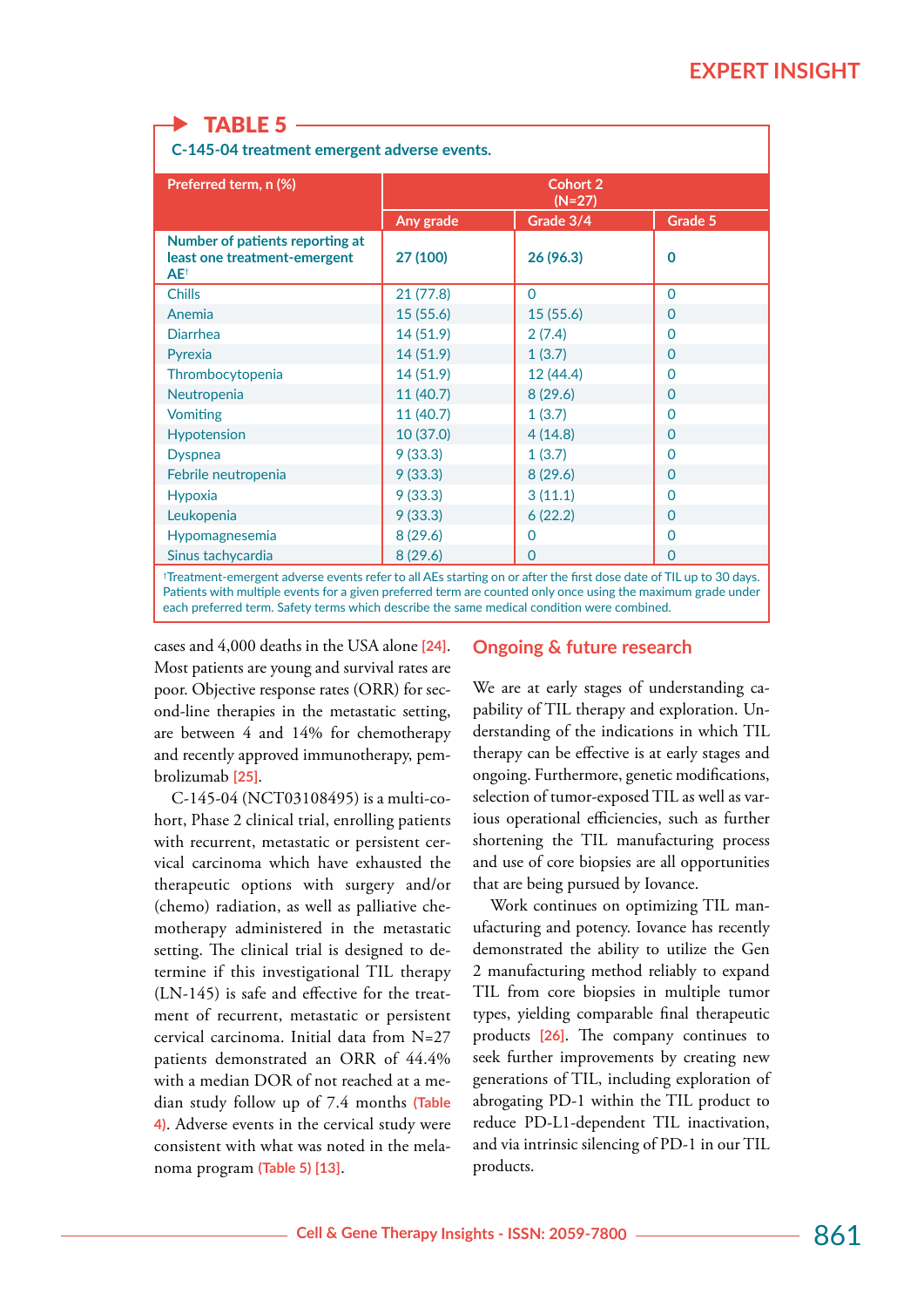#### TRANSLATION INSIGHT & **OPPORTUNITIES**

Relapsed, refractory and metastatic cancers represent high unmet medical need. Despite recent advances in immunotherapies in addressing multiple solid tumor indications, very few options are available to treat patients who progress on immune checkpoint inhibitors or never respond to such treatments.

TIL generated using Iovance's 22-day Gen 2 expansion process have demonstrated antitumor efficacy including durable responses in heavily pretreated metastatic melanoma and cervical carcinoma patients irrespective of prior therapy. This work is the first demonstration of the ability to produce therapeutic TIL in a rapid, centralized fashion with capability to serve multiple global treatment centers. Iovance intends to submit for regulatory approval, based on these data demonstrated in metastatic melanoma and cervical carcinoma, Development of newer generation of polyclonal TIL will continue in order to develop more potent and novel products with differentiated properties.

## **REFERENCES**

- 1. Postow MA, Sidlow R, Hellmann MD. Immune-Related Adverse Events Associated with Immune Checkpoint Blockade. *N. Engl. J. Med.* 2018; 378(2): 158–68.
- 2. Nowicki TS, Hu-Lieskovan S, Ribas A. Mechanisms of Resistance to PD-1 and PD-L1 Blockade. *Cancer J.* 2018; 24(1): 47–53.
- 3. Restifo NP, Dudley ME, Rosenberg SA. Adoptive immunotherapy for cancer: harnessing the T cell response. *Nat. Rev. Immunol.* 2012; 12(4): 269–81.
- 4. Boissonnas A, Fetler L, Zeelenberg IS *et al*. *In vivo* imaging of cytotoxic T cell infiltration and elimination of a solid tumor. *J. Exp. Med*. 2007; 204(2): 345–56.
- 5. Singh S, Ross SR, Acena M *et al*. Stroma is critical for preventing or permitting immunological destruction of antigenic cancer cells. *J. Exp. Med.* 1992; 175: 139–46.
- 6. Ochsenbein AF, Klenerman P, Karrer U *et al.* Immune surveillance against a solid tumor fails because of immunological ignorance. *Proc. Natl Acad. Sci. USA* 1999; 96: 2233–8.
- 7. Rosenberg SA, Yang JC, Sherry RM *et al*. Durable complete responses in heavily pretreated patients with metastatic

melanoma using T-cell transfer immunotherapy. *Clin. Cancer Res*. 2011; 17(13): 4550–7.

- 8. Sarnaik A, Khushalani N, Chesney J *et al. S*afety & efficacy of lifileucel (LN-144) tumor infiltrating lymphocyte therapy in metastatic melanoma patients after progression on multiple therapies - independent review committee data update. *J. ImmunoTher. Cancer* 2020; 8.
- 9. Sarnaik A, Khushalani NI, Chesney JA *et al.* Long-term follow up of lifileucel (LN-144) cryopreserved autologous tumor infiltrating lymphocyte therapy in patients with advanced melanoma progressed on multiple prior therapies. *J. Clin. Oncol*. 2020; 38 (Suppl.): Abstract 10006.
- 10. Sarnaik A, Khushalani N, Chesney J *et al.* Lifileucel (a cryopreserved autologous tumor infiltrating lymphocyte therapy) produces durable responses at one-year median study follow-up in patients with advanced metastatic melanoma primary refractory to/ previously progressed on multiple prior therapies including anti-PD-1. Society of Melanoma Research Late Breaking Abstracts. 2019
- 11. Goff S, Dudley ME, Citrin DE *et al.* Randomized, Prospective Evaluation Comparing Intensity of Lymphodepletion Before Adoptive Transfer of

Tumor-Infiltrating Lymphocytes for Patients with Metastatic Melanoma. *J. Clin. Oncol.* 2016; 34(20): 2389–97.

- 12. Geukes Foppen MH, Donia M, Svane IM *et al*. Tumor-infiltrating lymphocytes for the treatment of metastatic cancer. *Mol. Oncol.* 2015; 9(10): 1918–35.
- 13. Jazaeri A, Zsiros E, Amaria RN *et al.* Safety & efficacy of adoptive cell transfer using autologous tumor infiltrating lymphocytes (LN-145) for treatment of recurrent, metastatic, or persistent cervical carcinoma. *J. Clin. Oncol.* 2019; 37(15 Suppl.): 2538–2538.
- 14. Rosenberg, SA, Restifo, N. Adoptive cell transfer as personalized immunotherapy for human cancer, Science. 2015;348(6230):62-68.
- 15. Wardell S *et al*. A Cryopreserved Tumor Infiltrating Lymphocyte (TIL) Product for LN-144, Generated with an Abbreviated Method Suitable for High Throughput Commercial Manufacturing Exhibits Favorable Quality Attributes for Adoptive Cell Transfer. (SITC 2017). *J. Immunother. Cancer* 2017; 5: 109.
- 16. Chávez-Galán L, Arenas-Del Angel MC, Zenteno E *et al.* Cell Death Mechanisms Induced by Cytotoxic Lymphocytes. *Cell. Mol. Immunol.* 2009; 6(1): 15–25.